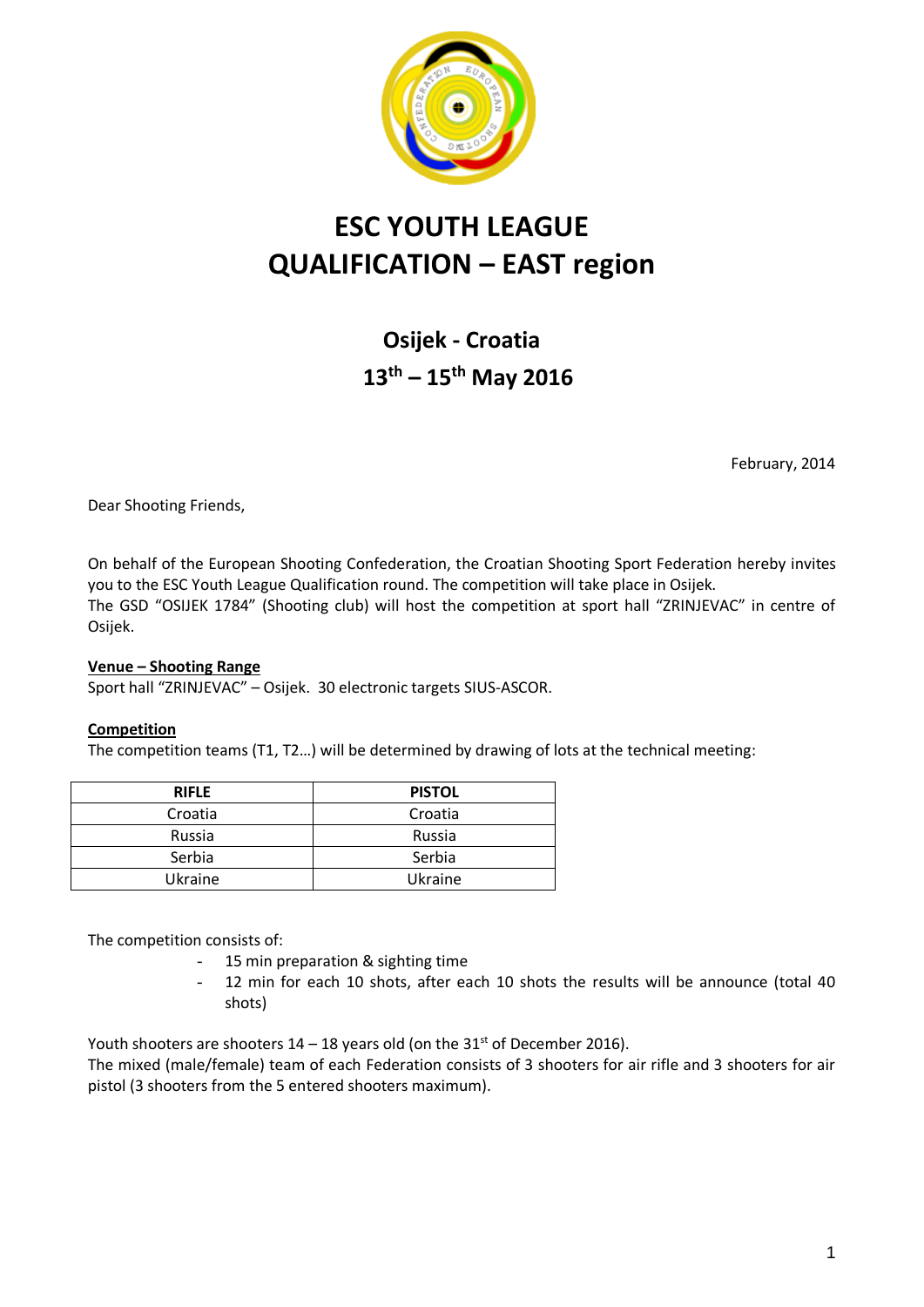

The ISSF ID Number is not necessary for the ESC Youth League.

The entry fee is **150** EUR for **3 to 5 shooters**, and can be paid upon arrival.

## **Accommodation**

The Organizing Committee has arranged accommodation for all participating team in 3 stars hotels in Osijek.

| Price including breakfast:       |  |
|----------------------------------|--|
| Single room: € 50 per room/night |  |
| Double room: € 80 per room/night |  |

**Reservation** must be done directly to the Organising Committee not later than **13.04.2016.** on the enclosed HOTEL RESERVATION FORM.

Accommodation costs can be paid upon arrival to the Organising Committee in cash only (euros).

## **Lunch**

In restaurants near sport hall you can lunch for 10 EUR.

#### **Payment**

Entry Fees & Accommodation can be paid upon arrival to the Organising Committee in cash only (euros).

#### **Transportation**

The Organizing Committee will provide the transportation for all delegations from airport "ZAGREB" to official hotels, and back.

The transportation from and to the Airport "ZAGREB" will be charged 60 € per person.

Transportation will be paid upon arrival to the Organising Committee in cash only (euros).

Please send us TRAVEL FORM to e-mail: [zoran@streljastvo.hr](mailto:zoran@streljastvo.hr)

#### **Visa**

Citizens of most European countries do not need entry visas for Croatia.

## **Banquet**

The Organizer invites all participants to an "informal" banquet, which will take place Saturday evening at 19:00.